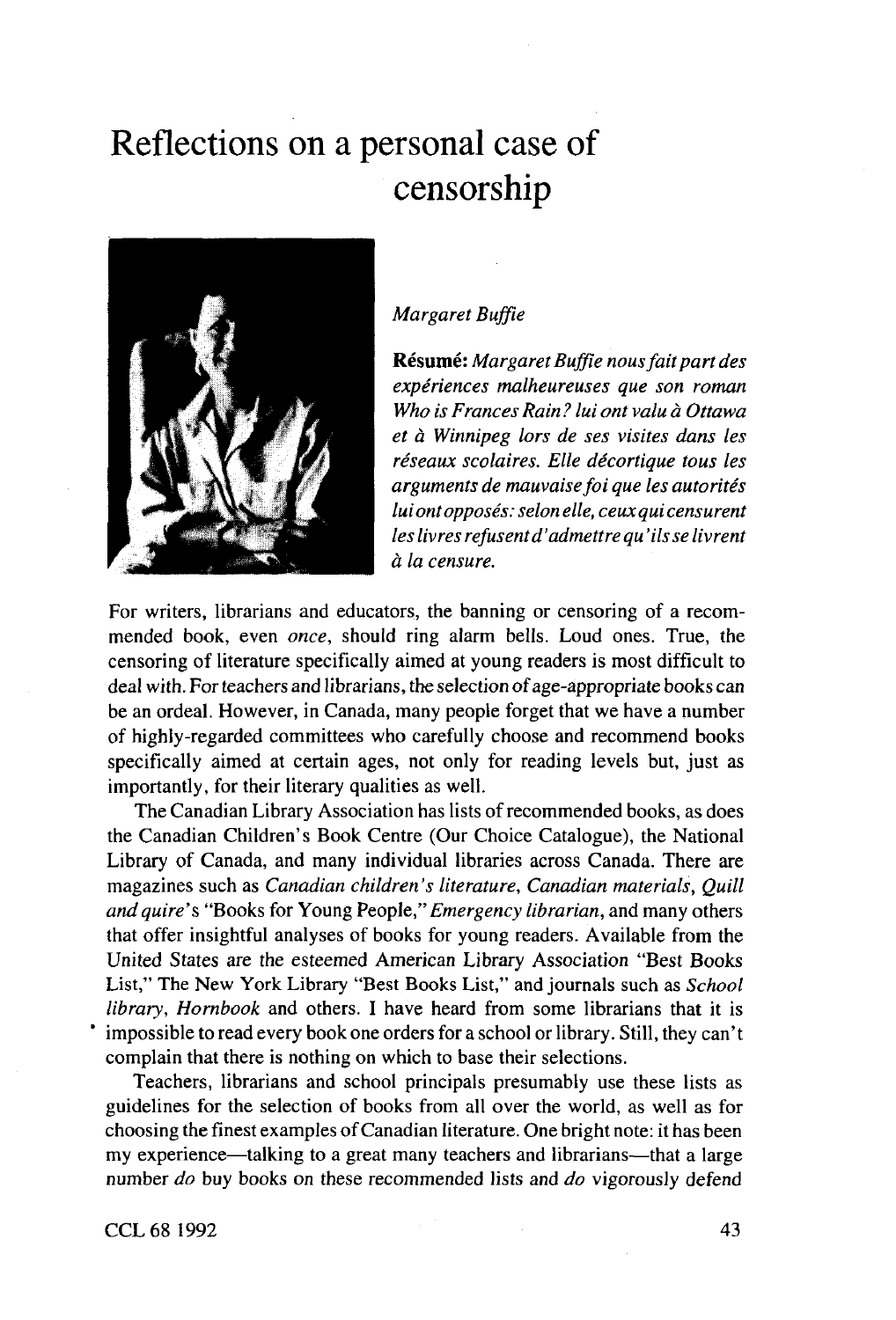them against challenges by individual parents or groups who may wish to have one removed from their library or classroom shelves. And a surprising number of these teachers and librarians have read the books they order. Hooray for these involved and committed people!

Sadly, however, there are still those who feel compelled—for various reasons—to remove age-appropriate and highly-recommended books for young people from school library shelves.

Despite the unanimous recommendation from all of the above groups, and despite winning a major Canadian award and being shortlisted for two others, one of my novels, *Who is Frances Rain?,* was banned from an Ottawa school during my tour to the Montreal and Ottawa areas for Children's Book Week in the fall of 1990.

Ironically, a few months after my experience in Ottawa, just when I thought the nightmare was over, a long article appeared in the journal *Canadian materials* which described the Ottawa incident and talked sympathetically about the dilemma of selecting age-appropriate materials. A number of people were interviewed for this article. The principal of the Ottawa school, Jim Brown, was once again given space to list the "smokescreen" excuses he'd used to justify cancelling my visit. The only person who was norinterviewed for this article was "the censored one"—the person most affected by the censoring of her novel me! I had no opportunity at this crucial time to defend my novel, to defend *myself* against the personal slurs, or to respond to the reasons offered for cancelling the visit.

Shortly before I was to fly east for Book Week, I was told that the Principal of Queenswood Public School in Orleans, Ottawa, had cancelled my prearranged and confirmed visit. His librarian and a grade six teacher were concerned about certain words in *Who is Frances Rain ?* When Principal Brown saw these words, he immediately cancelled my visit. He then removed the book from the classroom and locked it in his office. He told reporters later that he would allow students to see it only with parental supervision, stating that this should not be viewed as censorship in any way.

I was flabbergasted. Warned that I might be besieged by the press upon my arrival in Montreal, I laughed this off. Surely the media had better stories to write about than one isolated incident of censorship.

However, after my first presentation in Montreal, I was called to the phone the first of many calls. A reporter from a large Toronto newspaper asked for my reaction to the banning of my book. Then she asked if I was aware that Principal' Brown was maintaining that the language in the book was only *one* reason for the cancellation of my visit. The main reason was that I was simply too difficult and demanding to work with.

I babbled something sophisticated and worldly along the lines of, "Get outta here! No way!", but the reporter insisted that she had talked to him personally. Principal Brown's attack on my professional behaviour was bewildering. After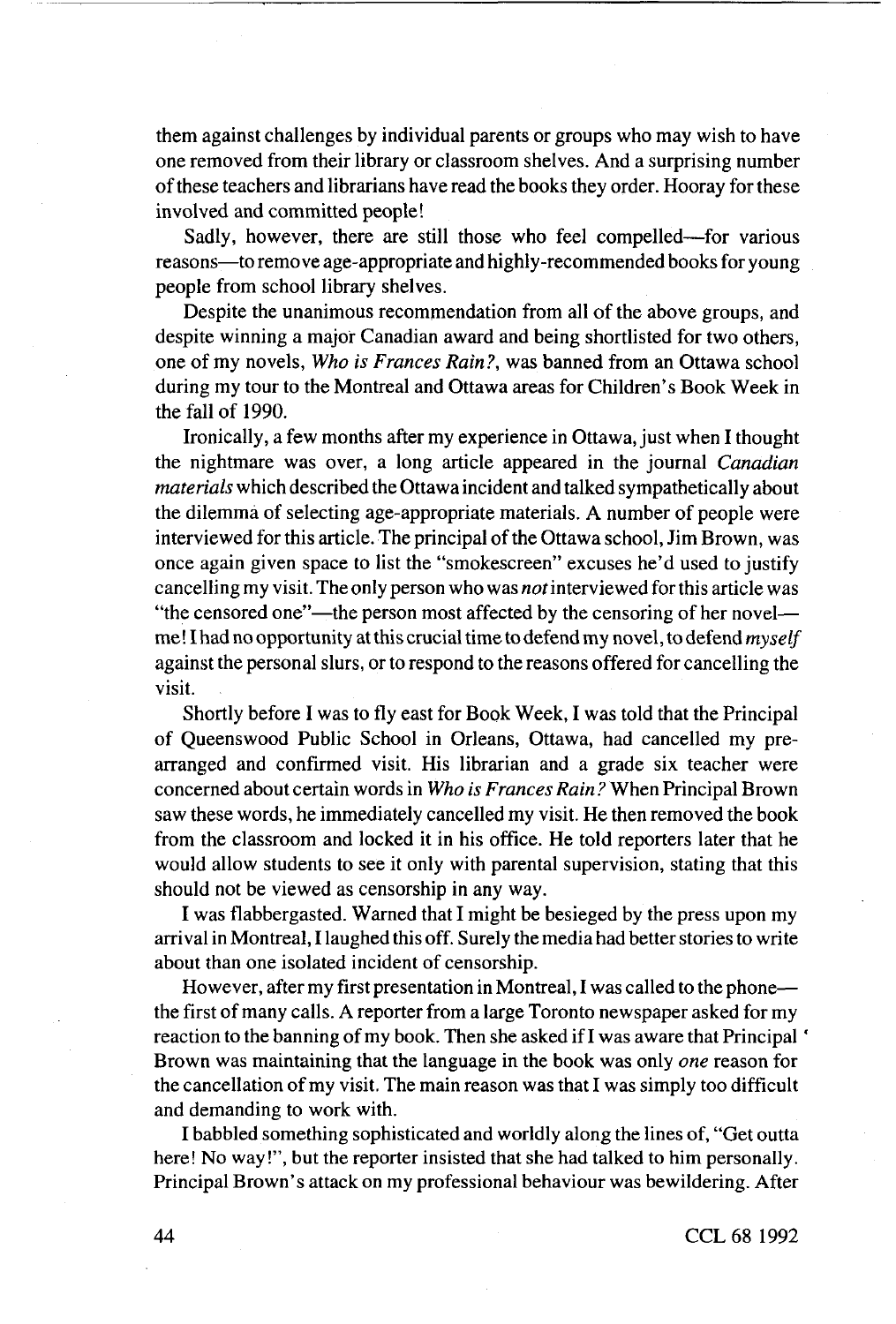all, I had never spoken or written to this man—and still haven't to this day. Preparations for Book Week are always handled through regional co-ordinators.

What on earth, I wondered as I organized my overheads and books for the next presentation, could he mean when he called me difficult and demanding? **It** took a few months, but I finally found out—in the *Canadian materials* article by Janet Collins. According to Brown, "the author insisted on limiting the audience to sixty students. Nobody else who has come to our school has made that sort of demand."

Let me explain. The Children's Book Centre asks authors what we consider the "ideal" class size, as a flexible guideline for schools. During that particular 1990 Book Week, I talked to groups ranging from 20 to 130 students and teachers. During my various trips across Canada in the past five years, I have given presentations to auditoriums filled with 200 or more students as well as talking to as few as 15 youngsters from a single classroom. Although, like many authors, I prefer smaller groups, I have never turned down students or teachers eager to sit in on a presentation. I would not have dreamed of turning down any student or classroom teacher at Queenswood School. If I had been approached (which I was not) with a request for more than the *preferred* number of 60 students, there would not have been a problem. Principal Brown, however, said in the *CM* article that "many teachers believed their students would be left out and that led to arguments among the staff." Mmm. Doesn't sound as if everyone was in agreement with my being banned, does it? I felt that this "problem" with class size was an excuse used in order to slip-slide around the real issue—the issue of a school principal banning a highly-recommended book and then having to explain his actions.

On hearing this first excuse, I had a sinking feeling that I was in for a pretty bumpy ride. Most censors get away with their behaviour—usually because they practice "silent" censorship, but the media—print, radio and television wanted to know all the details. Rather than possibly taking an unpopular stand in the public eye, the censor points the finger at the author. It's all her fault!

The *CM* article states, "Once the [Queenswood] teacher ruled out the possibility of grade six students attending the reading, [because of 'inappropriate' language], the question turned to the book's suitability for grades four and five." Principal Brown is quoted as saying, "We had to rule it out as being too complex for them."

I had been told from the beginning that I would be talking to grade six students at Queenswood School. In an interview with *The Globe and mail* on November 7, the Principal stated that certain passages were "not suitable for Grade 6 students." Then he told the Ottawa *Citizen* on the same day that the grade level was four and five. In the local community newspaper, *The star* (Orleans), November 14, he definitely goes with the "too difficult" excuse, citing the grade levels as four and five, with no mention of grade six classes at all. A small enough point but vital: I had been asked to talk to grade six students.

CCL 68 1992 45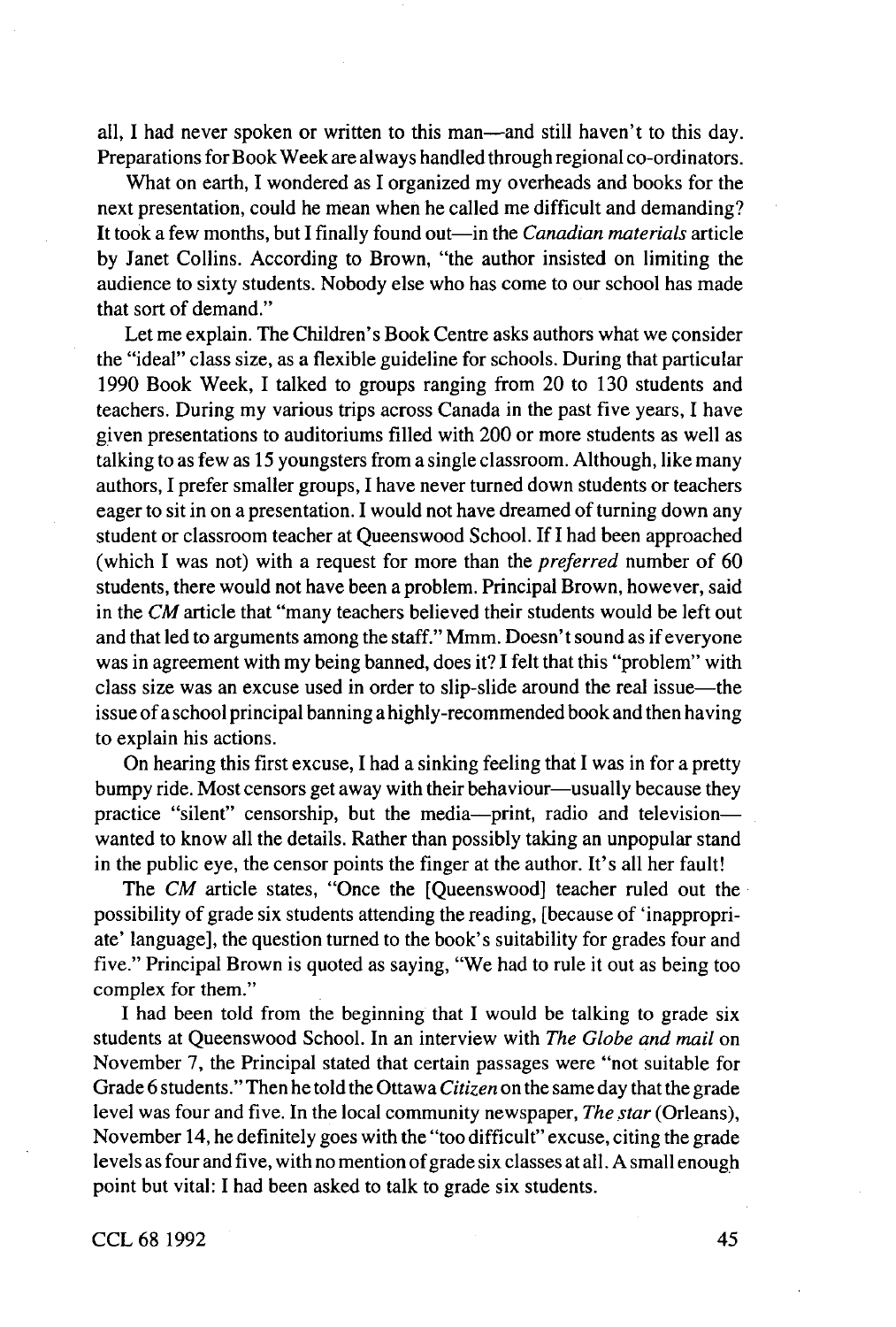"Logistics" was another "murky" reason offered for my visit cancellation. In the *Globe and mail* article, Brown is quoted as saying, "I cancelled Buffie's appearance at the school, which was scheduled for mid-November, because of logistical reasons. We couldn't fit her into our schedule." Odd, considering that I had been invited to the school and my acceptance had been confirmed. The school librarian had even arranged to take me to an authors' lunch!

In preparing for this article, wading through Principal Brown's excuses, and once again suffering the slings and arrows of outrageous excuses, I perceive that a great deal of this mess in Ottawa came about through Queenswood School's lack of preparation. Not one of these people had read the book in its entirety before responding with knee-jerk reactions to it. If they had read it, they might have decided against censoring it. And if they were enlightened educators the problem of language could have been addressed in class—a point I will discuss in a moment.

When a school librarian, eager for an author visit—*any* author visit—takes on a writer whose work she is unfamiliar with, there is always plenty of time to familiarize herself with the author's work. Most authors automatically assume, quite rightly I think, that the classroom teacher and the students will be acquainted with at least one of their books when they arrive on the scene. Book Week is exhausting, but it is a job we take on with great energy and pleasure. When I arrive at a school or library, *I am prepared*. It is always disappointing when a writer discovers that a school such as Queenswood is unprepared.

Principal Brown admitted to more than one reporter that he had not read the book before banning it. I believe he felt he didn't have to. Certain words—words which were strung together for the media, making it look as if *Who is Frances Rain?* was one long profanity—had been helpfully highlighted for him by his librarian. Why would he need to read the whole book?

If someone hasn't read a book, can he make a thoughtful decision about its appropriateness for a classroom? Is he in any position to discuss it with anyone? Should he be allowed a platform, such as *Canadian materials,* to discuss what he *doesn 't know7* Why was he allowed to prattle on about a demanding and difficult author he had never met, logistical problems and grade level problems, without once having to discuss the actual book? Why wasn't he asked why he banned a book that had been so highly recommended for ages ten and up?

And why wasn't I asked to participate in the debate in the *CM* article? It was titled *Buffie reading cancelled.* Where was Buffie's side of the issue? When I asked for an explanation, it was admitted that only *one* phone call had been made to try to locate me. This article came out over two months after the event. Why didn't someone try to call me in Montreal, or after I returned home in November? Is this a fair look at an issue, when the one most damaged by it is left out of the debate? Being offered a chance to respond in a letter to the *CM* editor two months after the article came out was simply not good enough. The damage had been done.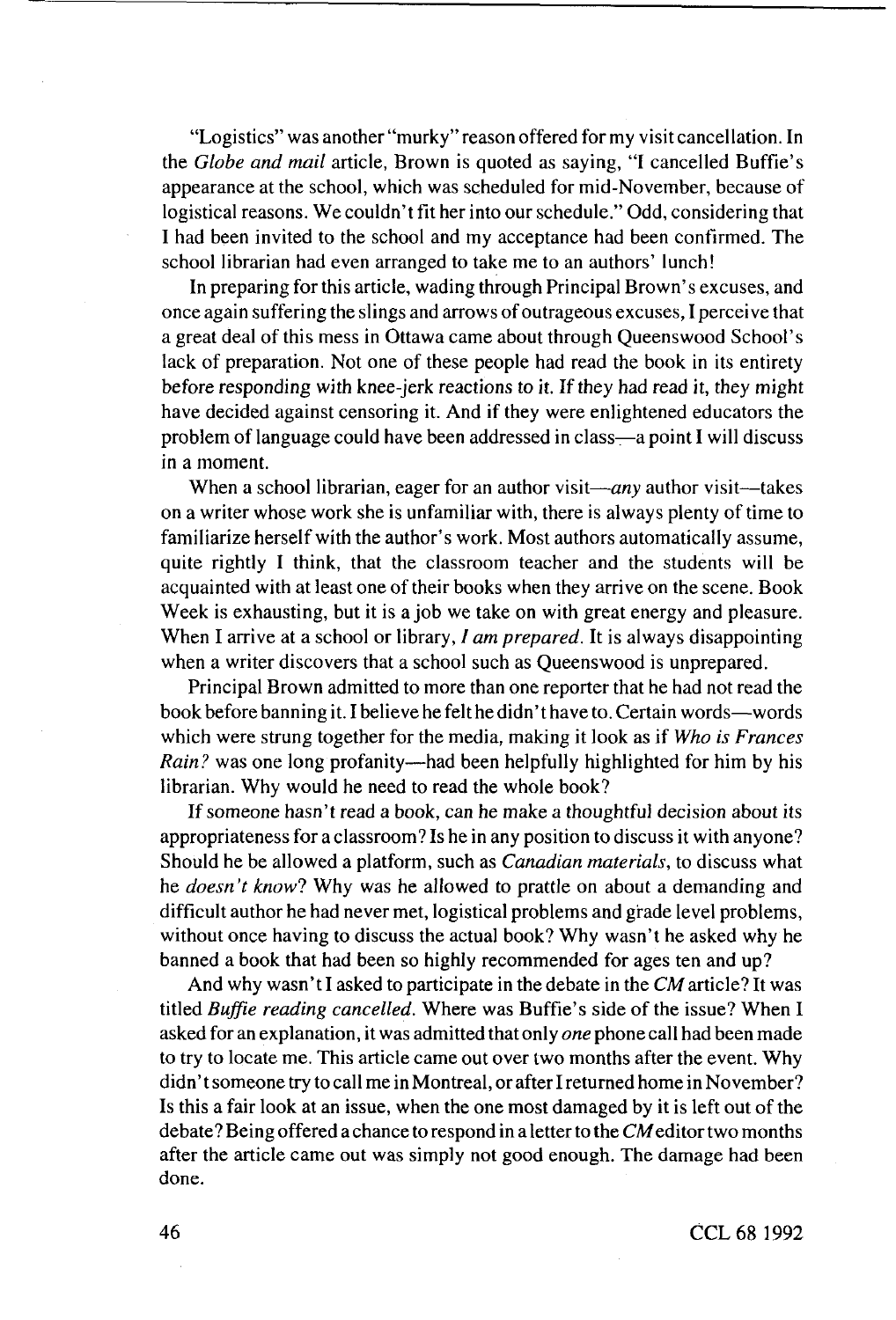Sadly, we find that there are other principals and educators out there who ban or restrict books without having read them. In March 1991, a Winnipeg principal encouraged the restriction of *Who is Frances Rain?.* A long-awaited visit was discouraged after the librarian read that *Canadian materials* article and took her concerns to the principal. I wonder if she would have been as worried if I'd had a chance to present my views in that article!

Unfortunately, principals such as this Winnipeg educator are so worried about protecting their position that they find it easier to censor, ban, or restrict a book than to face possible political fallout from a few irate parents (often it is only one parent) or nervous school board members. It saddens me when I see how they can give up or put away, often temporarily, their convictions about intellectual freedom to keep their little boats from bouncing around on an unexpected wave or two. I suppose I can see how this happens, but I will not condone it.

It appears to me—and I have heard this from teachers themselves—there are a growing number of principals and teachers who are taking this easy way out sometimes anticipating a problem *before* it happens, sometimes moving quickly to stop a conflict in their school by banning an author as soon as one parent complains. Those principals and teachers fail the writer and their own students. These are the educators who we assume have handled censorship problems for years and have a sound selection policy. These are the educators who we assume will crack down on unreasonable censorship.

But they don't. It is *those* educators who anger me the most. It is *those* educators who use their authority in an atmosphere fraught—they claim—with political problems, parental pressures, and questioning school boards to remove a highly-recommended book from the shelves; who decide that a book will not be read to the students; who back down to keep peace; who use words such as "sensitivity" in place of censorship. It seems easier to ban a book and to phone an organizer of an event or the author herself and tell her that she is no longer welcome; that her book has been removed from the shelves; that it will not be read aloud to or read by the students before an author visit, as intended. It seems easier to do all of these things than to expend energy and time fighting school boards, trustees, parents and the growing number of organized censor hounds. Do these principals really think that an author will shrug her shoulders and say, "Oh, well. On to the next school"?

I think they do. As in the case of the Winnipeg principal, they speak so reasonably, you see...so apologetically about all of the "political" pressures they are under. And they ask the writer to understand. Then, if the author speaks out, they use other issues to cloud the real one. If a principal clouds the issues with innuendoes and rumours before sliding back into the shadows, then with luck he hopes—the author will not respond too loudly and peace will once again reign.

Censorship is often based on fear. I think many of those who press for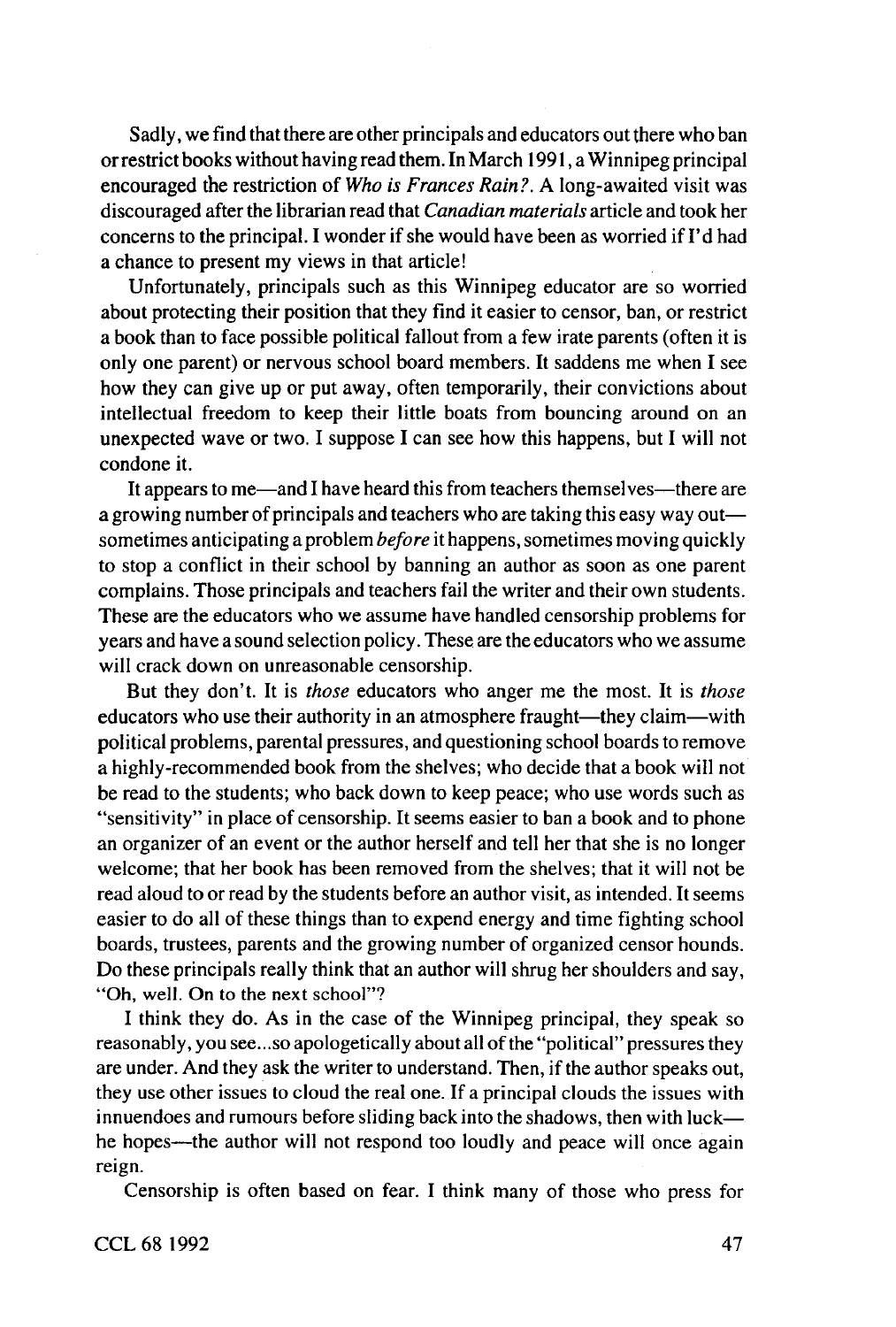censorship, whether a parent or a principal or a teacher, do so because of fear. These people believe that the very moral fabric of our society is in grave danger.

The world is a worrisome place. There appears to be more and more violence—especially against women and children. There is growing drug and alcohol abuse and an apparent social acceptance of sexual promiscuity, teen-age pregnancies and all of those things that frighten educators and parents. Some feel that disrespect for authority is also being encouraged. (The banning of Robert Munsch's *Thomas's snowsuit* is just one example of this particular fear overcoming common sense.) How can adults guide their children when so much is out of their control? As a parent I have felt these pressures. For some people, however, I think the fear grows and grows until they feel compelled to find something, anything that they can blame—but it has to be something that they can control. One of the things that frightened adults feel they can control, or desperately try to control, is literature that is aimed at young people.

Those who censor highly-recommended quality literature see words books—as something with the potential to endanger, to frighten and to corrupt the young. I am absolutely certain of one thing: censors of this type believe that what they are doing is right. They have a sense of absolute purpose. They think they are protecting their children's future emotional and spiritual well-being.

Writers of children's literature and many educators do not believe that banning books is the way to go about protecting our young. To deny a student access to a recommended book because of so-called profane language—by counting the number of swear words in it and putting a limit on the acceptable number—one, two, six?—puts a severe limitation on that student's right to read a wide variety of literature by some of the finest writers in the field today. As Dr. David Jenkinson once said to me, "These people seem to presume that innocence and ignorance are synonymous terms."

In a healthy educational atmosphere, we should be able to discuss *why* a writer might use such language. Ask the students. I have. They *know* why it is used. It reflects the world they live in. Writing a certain word does not condone the use of that word. Writers *must* use the language that exists in the world they are writing about. To deny access to a book on these grounds presumes that the rest of the book, the other thousands and thousands of words and sentences and images and conversations and thoughts and feelings are worth absolutely nothing. And as a writer, I refuse to accept that.

So where does this leave the writer who has been censored? If censors and book-banners are allowed to remove my books from the schools and libraries, if they are allowed to define what *all* children read—not just their own children—according to their own narrow vision of what is "moral" or "proper" literature, where will this leave me? What happens to a writer, I wonder, who gives in and accepts the fact that she must now be told what she can and cannot write? Surely the freedom of true creativity will be lost—for she will have to debate within herself what she thinks the censors will want rather than spending